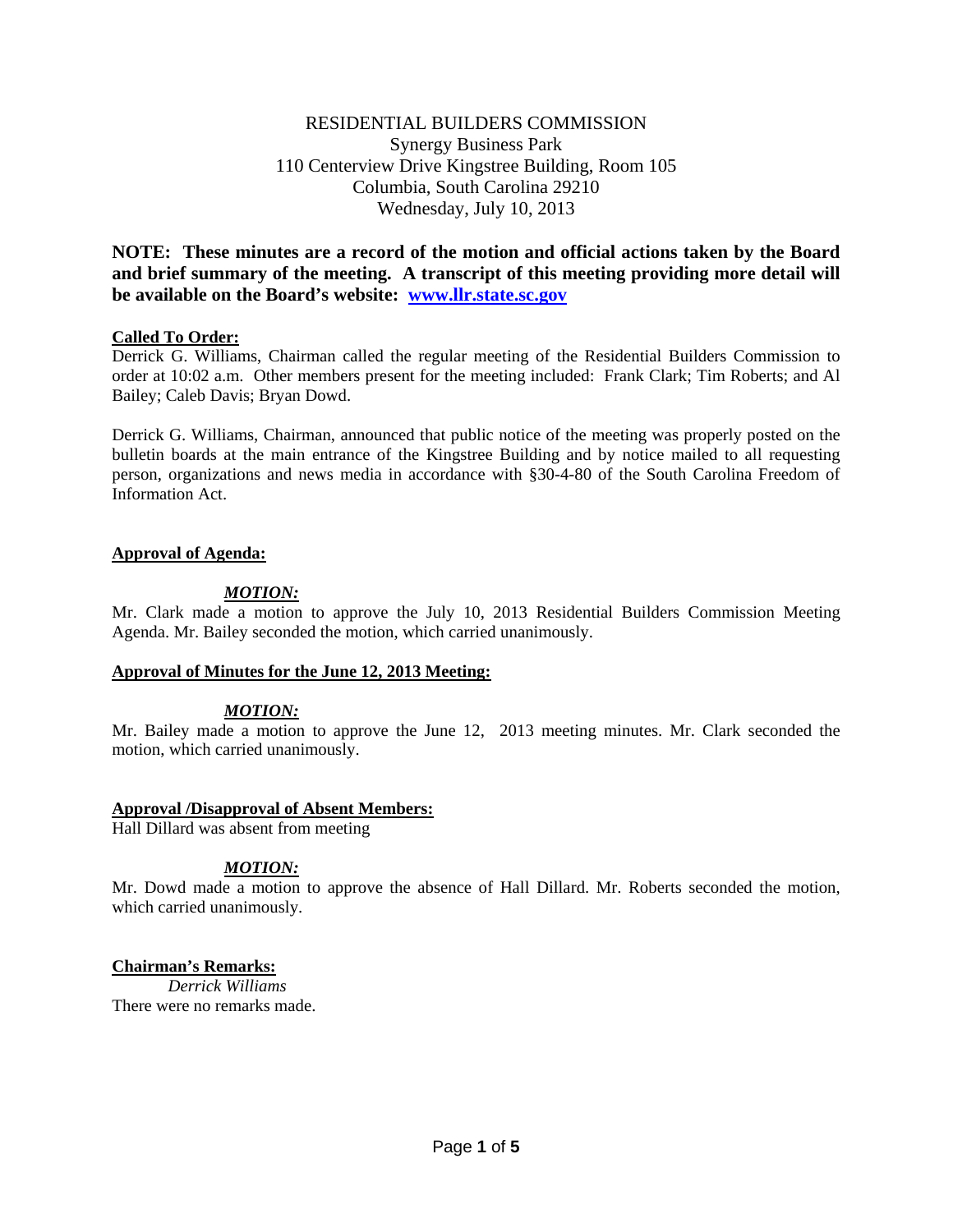### **Application Reviews:**

#### *Mr. Robert Nance*

The Commission held an Application Review Hearing regarding Mr. Robert Nance. Mr. Nance was called by conference call before the Commission to present testimony and waived his right to counsel.

### *MOTION:*

Mr. Bailey made a motion to allow Mr. Roberts to take the exam pending that he must send in a letter of no complaints in the last five years from Maryland. Mr. Roberts seconded the motion, which did not carry unanimously. Mr. Bailey apposed.

### *(This proceeding was recorded by a court reporter in order to produce a verbatim transcript if requested in accordance with the law.)*

#### Mr. *Dave Pfrommer*

The Commission held an Application Review Hearing regarding Mr. Dave Pfrommer. Mr. Pfrommer appeared before the Commission to present testimony and waived his right to counsel.

## *MOTION:*

Mr. Bailey made a motion to allow Mr. Pfrommer to take the exam. Mr. Dowd seconded the motion which carried unanimously.

#### *(This proceeding was recorded by a court reporter in order to produce a verbatim transcript if requested in accordance with the law.)*

### *Mr. Chauncey Samuel*

The Commission held an Application Review Hearing regarding Mr. Chauncey Samuel. Mr. Samuel did not show to present testimony.

#### *Mr. Brian Lee*

The Commission held an Application Review Hearing regarding Mr. Brian Lee. Mr. Lee appeared before the Commission to present testimony and waived his right to counsel.

### *MOTION:*

Mr. Dowd made a motion to allow Mr. Lee to get his license, but must carry a \$5000 Bond.. Mr. Roberts seconded the motion, which carried unanimously.

## *(This proceeding was recorded by a court reporter in order to produce a verbatim transcript if requested in accordance with the law.)*

### *Ms. Kristina Hasbrouck*

The Commission held an Application Review Hearing regarding Ms. Kristina Hasbrouck. Ms. Hasbrouck did not appear before the Commission to present testimony.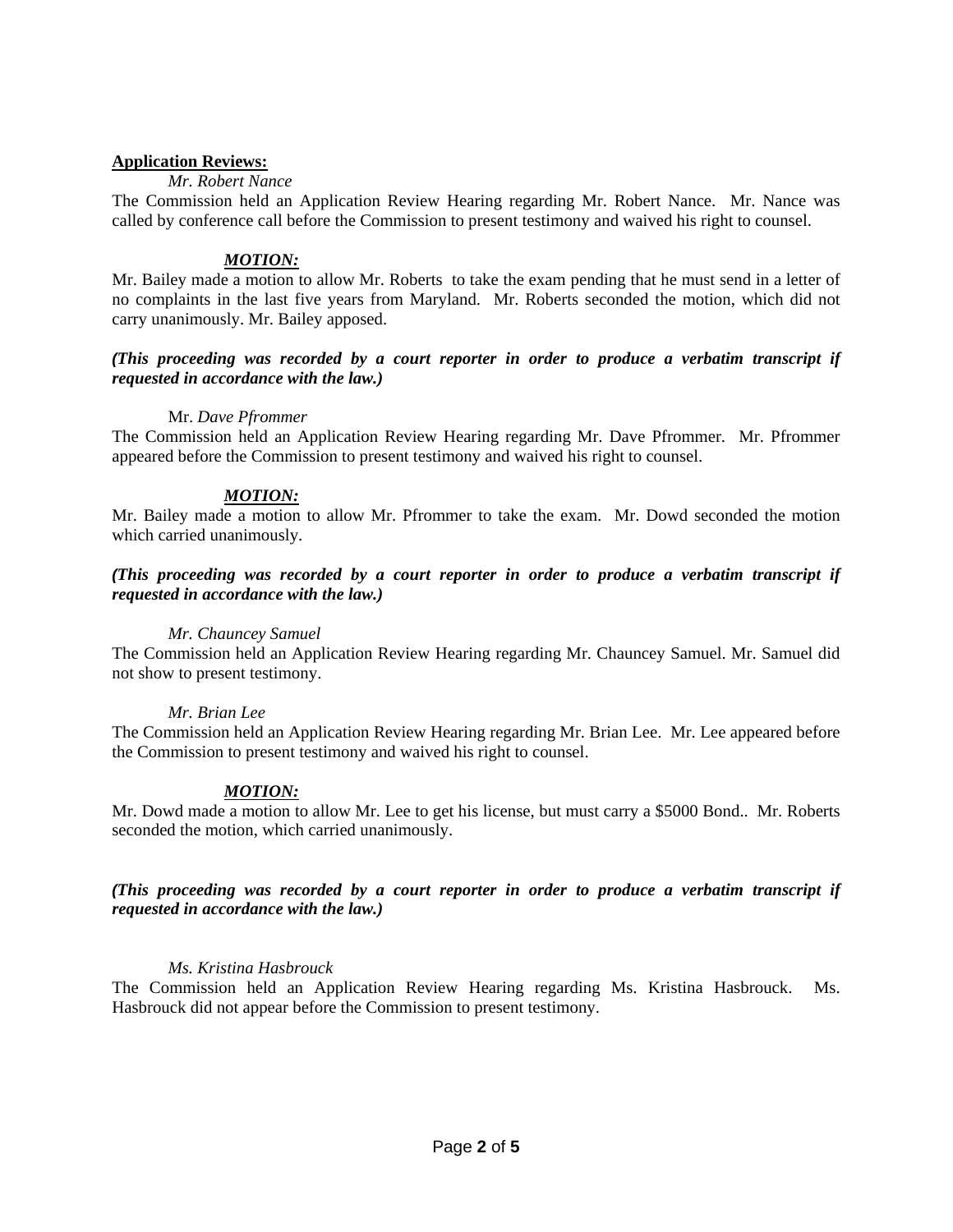### *Mr. Kenneth Kirby*

The Commission held an Application Review Hearing regarding Mr. Kenneth Kirby. Mr. Kirby appeared before the Commission to present testimony and waived his right to counsel.

### *MOTION:*

Mr. Bailey made a motion to go into executive session. Mr. Dowd seconded the motion, which carried unanimously.

# *MOTION:*

Mr. Dowd made a motion to come out of executive session. Mr. Roberts seconded the motion, which carried unanimously.

#### *MOTION:*

Mr. Davis made a motion to approve the renewal of Mr. Kirby's license, but must provide a payment plan. Mr. Dowd seconded the motion, which did not carry unanimously. Mr. Clark opposed.

#### *Mr. Eric Newton*

The Commission held an Application Review Hearing regarding Mr. Eric Newton. Mr. Eric Newton appeared before the Commission to present testimony and waived his right to counsel.

#### *MOTION:*

Mr. Davis made a motion to approve Mr. Newton's request for reinstatement, but must provide a payment plan, or satisfaction. Mr. Roberts seconded the motion, which carried unanimously.

#### **Approval of Owner/Builder Exemption:**

#### *Mr. Sean McLeod*

The Commission held a hearing regarding Mr. Sean McLeod based on the Owner/Builder Exemption. Mr. McLeod appeared before the Commission to present testimony and waived his right to counsel.

### *MOTION:*

Mr. Dowd made a motion to approve Mr. McLeod's request for the Owner/Builder Exemption. Mr. Roberts seconded the motion, which carried unanimously.

### **Approval of Final Orders:**

*Mr. Johnny Lattimore-Case#2011-563* The Board held a Final order hearing regarding Mr. Johnny Lattimore.

### *MOTION:*

Mr. Bailey made a motion to uphold Recommendation. Mr. Roberts second the motion, which carried unanimously.

#### *Mr. Nathan Seppala-Case#2011-540*

The Board held a Final order hearing regarding Mr. Nathan Seppala.

### *MOTION:*

Mr. Clark made a motion to uphold Recommendation. Mr. Roberts second the motion, which carried unanimously.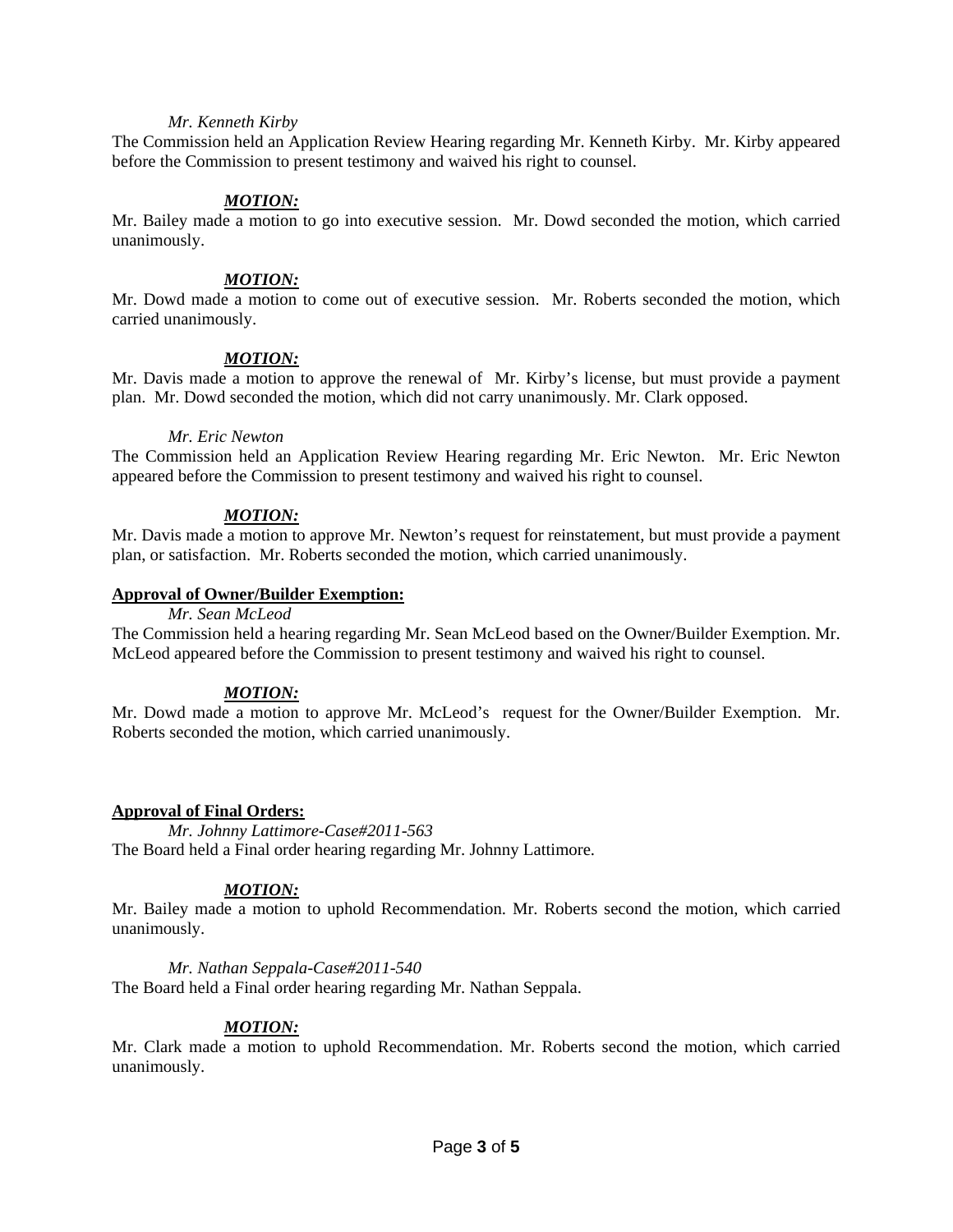### *Mr. Michael Hayes-Case#2012-3*

The Board held a Final order hearing for Mr.Michael Hayes.

# *MOTION:*

Mr. Bailey made a motion to uphold Recommendation. Mr. Dowd seconded the motion, which carried unanimously.

Mr. Davis requested to reopen discussion on Michael Hayes to discuss new information. Mr. Dowd seconded the motion, which carried unanimously.

## *MOTION:*

Mr. Bailey made a motion to reduce the fine to \$500 and has 60 days to pay, everything else in order stays the same. Mr. Roberts seconded the motion, which carried unanimously.

### **Memorandum of Agreement:**

### *Mr. Joseph Arbitrio*

The Commission held a hearing regarding Mr. Joseph Arbitrio . Mr. McLeod appeared before the Commission to present testimony and Mr. Peter Shahid appeared as counsel for Mr. Arbitrio.

### *MOTION:*

Mr. Bailey made a motion to allow Mr. Arbitrio to get his license, but must pay \$250 for 40-59-110 and \$250 for 40-1-110. Once fines are paid we can remove restrictions. Mr. Davis seconded the motion, which carried unanimously.

### **Administrator's Remarks:**

• Inactive license for over 3 years

### *MOTION:*

Mr. Bailey made a motion, you must submit application by by June  $30<sup>th</sup>$ , then allowed 90 days to get additional information needed. After 90 days, you must reapply. Mr. Davis seconded the motion, which carried unanimously.

• Exam requirements for Builders applying for the Residential Electrical, Plumbing, and HVAC license.

# *MOTION:*

Mr. Bailey made a motion, that if you have a Residential builders license, and need additional licenses, you can waive the exam and pay the fees and get the licenses needed. Mr. Davis seconded the motion, which carried unanimously.